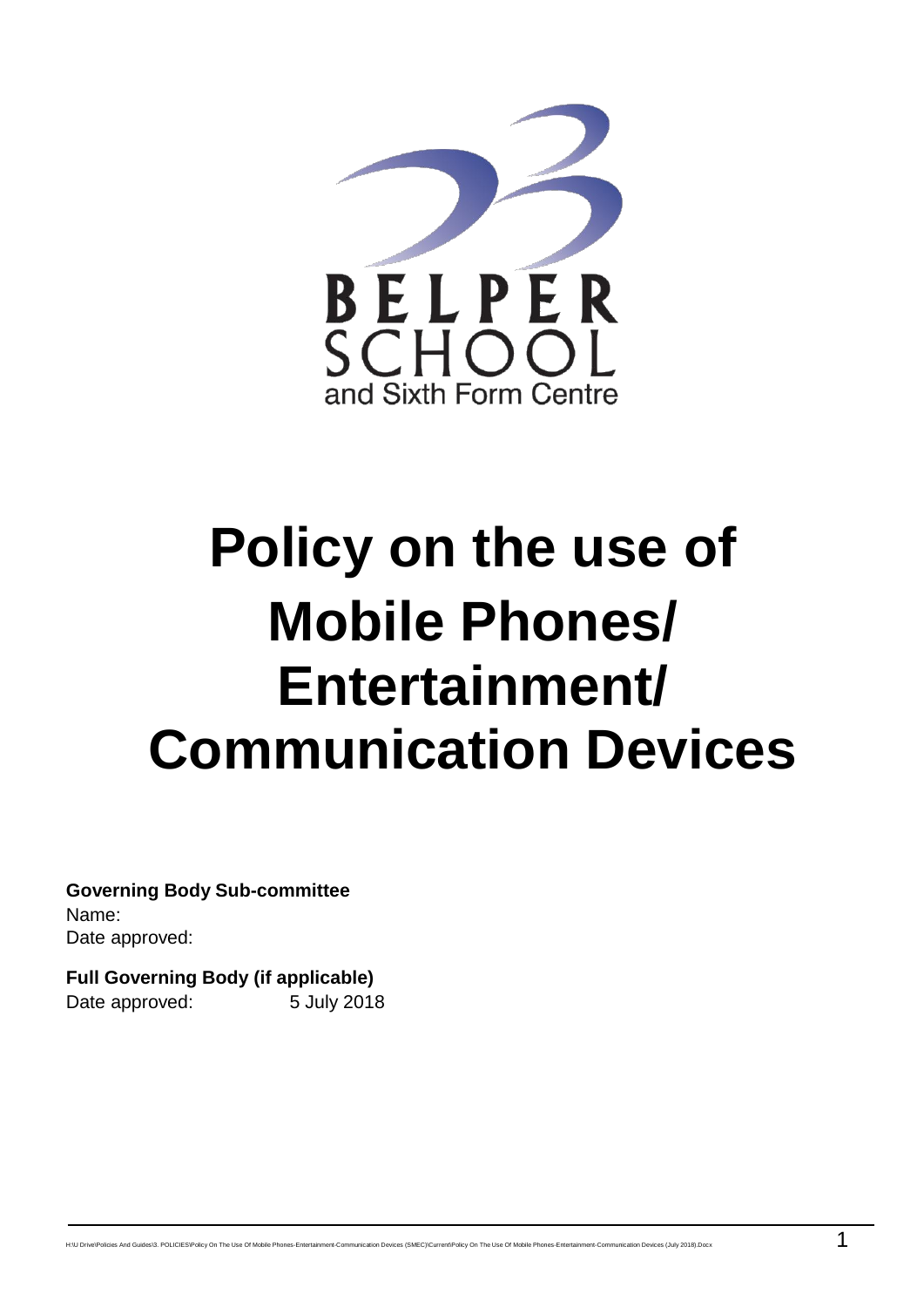**The term "devices" used in this policy relates to mobile phones and other electronic entertainment and communication devices.**

**The school strongly urges parents and students to consider whether bringing a mobile phone or other electronic entertainment/communication devices into school is absolutely necessary. Due to the possibility of loss or damage, students are advised not to bring expensive devices into school.** 

**The school accepts no responsibility for replacing lost, stolen or damaged devices in school, whilst travelling to and from school or on any out of school activity.** 

### **Acceptable Uses**

- **Devices should be switched off and kept out of sight during assemblies, tutor time, lessons and lesson changeover times**. Variations from this may be permitted only in exceptional circumstances if the parent/carer or the class teacher requests it. There is no guarantee that permission will be given and such parental requests will be handled on a case-by-case basis by the appropriate Head of Year. Parents should be reminded that in cases of emergency, the school office remains a vital and appropriate point of contact and can ensure their child is reached quickly and assisted in any appropriate way.
- While on school premises, students should always use soundless features such as text messaging, answering services, call diversion and vibration alert to receive important calls. Music should be accessed via head/earphones and not broadcast. Earphones should be removed from view when not in use.
- Devices should not be used in any manner or place that is disruptive to the normal routine of the school.
- Students should protect their phone numbers by only giving them to friends and keeping a note of to whom they have given them. This can help protect the student's number from falling into the wrong hands and guard against the receipt of insulting, threatening or unpleasant voice, text and picture messages.

#### **Unacceptable Uses**

- **Students (other than sixth formers) can only use their devices during the following times:** 
	- o **before or after the school day**
	- o **mid-morning break**
	- o **lunch break**
- Unless express permission is granted, devices should be switched off and not used to make calls, send SMS or MMS messages, surf the internet, play music, take photos or use any other application during school lessons and other educational activities, such as assemblies.
- Devices must not disrupt classroom lessons with ringtones or beeping.
- Using devices to bully and threaten other people is unacceptable and will not be tolerated. In some cases it can constitute criminal behaviour.
- It is forbidden for students to "gang up" on another student and use their devices to take videos and pictures of acts to denigrate and humiliate that student and then send the pictures to other students or upload it to a website for public viewing. This also includes using devices to photograph or film anyone without their consent. It is a criminal offence to use a mobile phone to menace, harass or offend another person and almost all calls, text messages and emails can be traced.